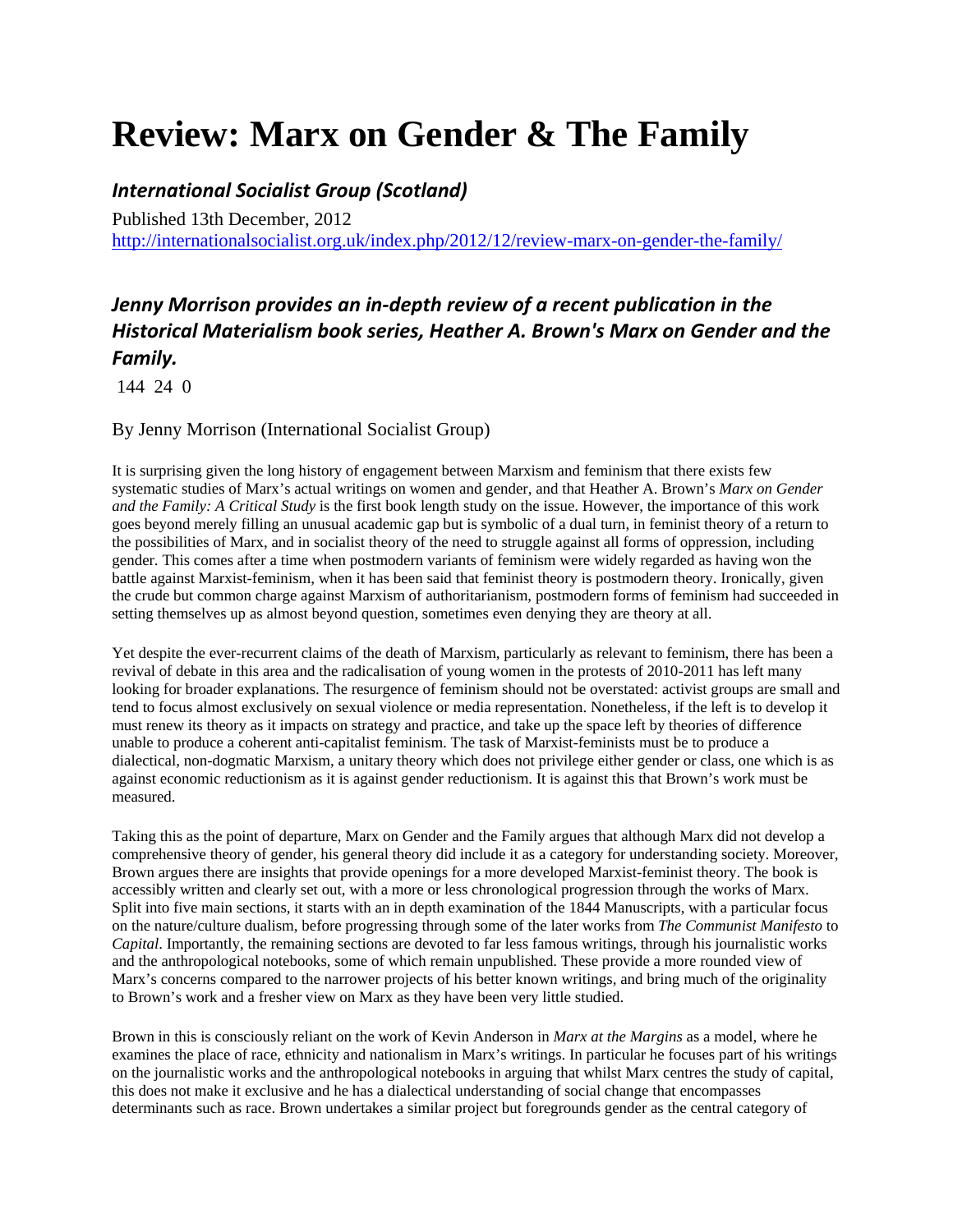analysis. Marx has been widely dismissed by feminists as a unilinear theorist, thus to examine the place of gender in his theory and the openings for a renewal and development of Marxist-feminism today is certainly a valuable undertaking. However, the nature of the project opens the way to two potential problems: firstly it risks a focus on establishing an absolute truth of Marx's works rather than using his methodology to redevelop Marxism; secondly, such a work can cross into a defence of Marx as an individual. Both points must be borne in mind when considering Brown's work, in particular its relevance for renewing a non-dogmatic Marxism for the current day.

Flowing through Brown's analysis is the re-centering of the dialectic in Marx. In particular, she focuses on his understanding of the family and social relations as dynamic and historical, open to contradiction and change. Additionally, this perspective is carried over to his understanding of the categories nature/culture and its correlative woman/man. A common feminist critique of Marx has been that he sets up a hierarchical dualism between culture and nature, yet it is effectively demonstrated that he saw them as in a dialectical relationship, and that it can be overcome. Such an understanding then strongly points towards the ability to overcome gender binarism.

The early work of Marx, in particular that of the 1844 Manuscripts, have perhaps been the most studied area for feminist theorists given that they contain a direct discussion of gender and the position of women. Brown examines this in some detail, however, perhaps more significant is the focus on the his mature works and, drawing particularly on the work of Raya Dunayevskaya, the dismissal of the idea of an epistemological break between Young Marx and Late Marx. The dynamic understanding of gender and the family as social constructs is continued as the underpinning principle through all of his work- even if he sometimes gives into the moralism of his day in specific comments on women.

Whilst understandably most study of Marx has focused on his theoretical work, he also produced many political writings that give insight into both his activism and his wider concerns beyond the narrower focus when he is trying to elucidate a particular theoretical point. However, it is here that Brown sometimes falls into the trap of defending Marx as an individual, most clearly when discussing his friendship, and dispute with, the Kugelmanns by trying to demonstrate he stood up to the sexist behaviour of his friend. The temptation to do this flows from the crude dismissals of Marxism by pointing out the sexism of Marx. Yet to say that Marx was certainly a product of his time and not free from oppressive attitudes and actions towards various women in his life is not a comment on whether Marxism as a method can understand the oppression of women. Thus any attempt to defend him is equally invalid from a theoretical perspective. More interesting is the illustration of Marx's own development through his involvement in struggle, as his political writings become more aware of women's collective subjectivity and ability to self-organise and overcome oppression and exploitation.

The final section of the book investigates the anthropological notebooks, where Marx took extensive notes on anthropological studies of his day. Brown enters the old debate of the relationship between the works of Marx and Engels, particularly relevant here given what is sometimes regarded as the foundational Marxist text on gender, in Engel's *The Origin of the Family, Private Property and the State*. By returning to the original notebooks on which Engels was meant to have based his work, it is clearly demonstrated that there were differences in their approach to the question of family and gender. As Brown notes, for Marx there was no 'world-historic defeat' as he acknowledges that early communal societies were not unproblematic in terms of gender, and moreover does not take a reductionist approach towards the development of the family in different class societies. Instead Marx is able to accommodate the varying contradictions, improvements and regressions in gender relations and the family through various societies.

Again, what surfaces here is a dialectical approach that can account for historical specificity and change. Brown's analysis of the anthropological notebooks is extremely detailed, sometimes sacrificing readability, but the outcome is a very different Marx from the one charged with economistic views. The notebooks are a glimpse into Marx's understanding of gender rather than a developed theory but a dynamic vision of the family is evident throughout.

Overall, from Marx on Gender and the Family emerges a dialectical Marxism, one that points to the beginnings of a unitary theory of gender and class. Noted throughout is that Marx did not systematically examine gender as a category and the aim of the book is not to try and construct one. Brown is not scared to highlight some of Marx's failings, in particular when he falls back on prejudice or moralism when discussing the oppression of women; although occasionally she does fall prey to the temptation to defend Marx as an anti-sexist, a pointless tactic and too